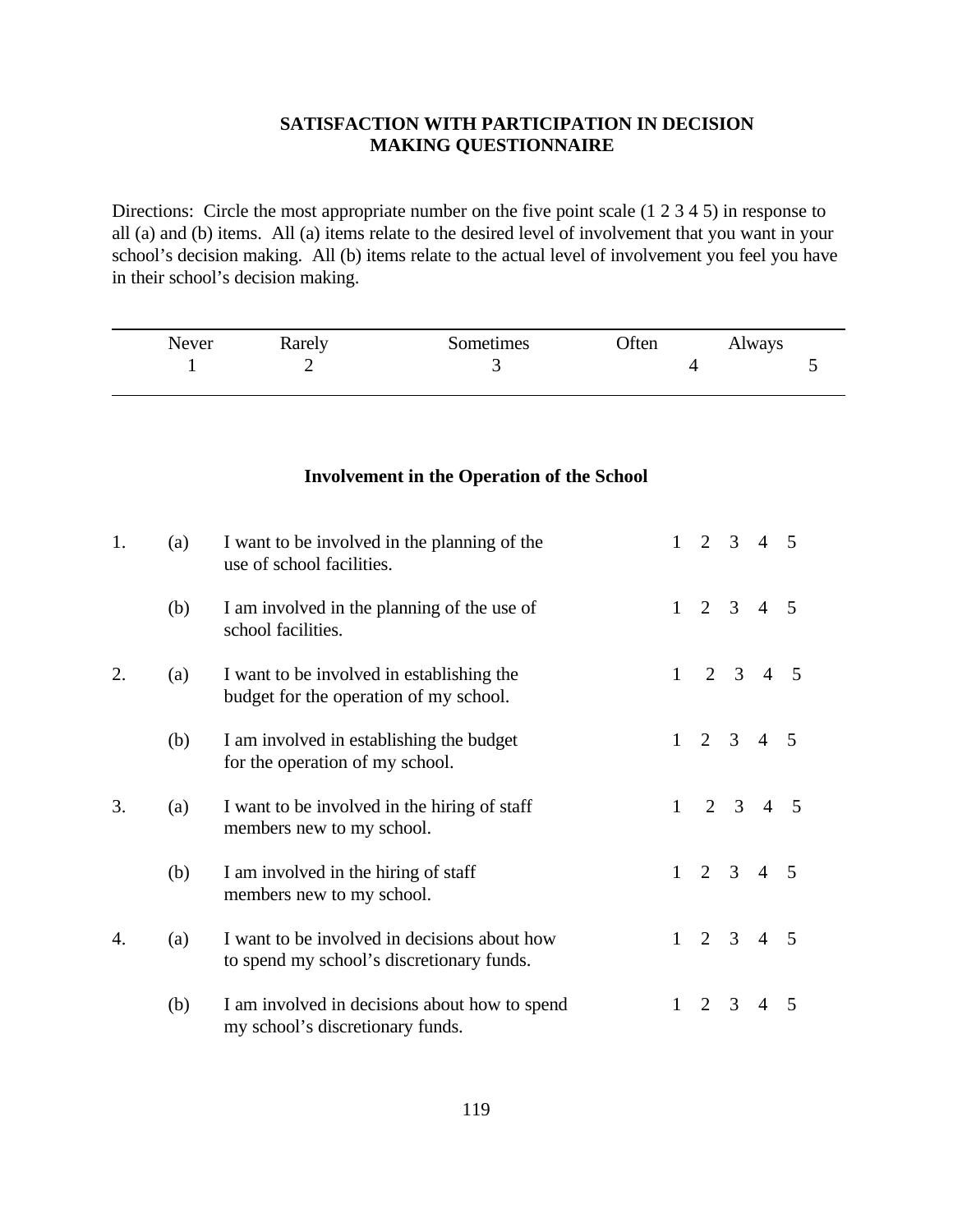|    | Never<br>1 | Rarely<br>$\overline{2}$                                                   | Sometimes<br>3                                                                                   | Often | $\overline{4}$ |              | Always         |                | 5              |   |
|----|------------|----------------------------------------------------------------------------|--------------------------------------------------------------------------------------------------|-------|----------------|--------------|----------------|----------------|----------------|---|
|    |            |                                                                            |                                                                                                  |       |                |              |                |                |                |   |
| 5. | (a)        | master schedule.                                                           | I want to be involved in developing my school's                                                  |       |                | 1            | 2              | 3              | $\overline{4}$ | 5 |
|    | (b)        | master schedule.                                                           | I am involved in developing my school's                                                          |       |                | 1            | $\overline{2}$ | 3              | $\overline{4}$ | 5 |
|    |            |                                                                            | <b>Involvement in Establishing Curriculum and Instructional</b><br><b>Techniques</b>             |       |                |              |                |                |                |   |
| 6. | (a)        | I want to teach topics of my choice<br>that correlate with the curriculum. |                                                                                                  |       |                | 1            | $\overline{2}$ | 3              | $\overline{4}$ | 5 |
|    | (b)        | I am allowed to teach topics of my                                         | choice that correlate with the curriculum.                                                       |       |                | 1            | 2              | $\overline{3}$ | $\overline{4}$ | 5 |
| 7. | (a)        |                                                                            | I want to use the teaching methods of my choice<br>to meet my students' educational needs.       |       |                | 1            | $\overline{2}$ | 3              | $\overline{4}$ | 5 |
|    | (b)        |                                                                            | I am allowed to use the teaching methods of my<br>choice to meet my students' educational needs. |       |                | $\mathbf{1}$ | $\overline{2}$ | 3              | $\overline{4}$ | 5 |
| 8. | (a)        | curriculum.                                                                | I want to have input in establishing the school                                                  |       |                | 1            | 2              | 3              | $\overline{4}$ | 5 |
|    | (b)        | curriculum.                                                                | I am involved in establishing the school                                                         |       |                | 1            | 2              | 3              | $\overline{4}$ | 5 |
| 9. | (a)        | I want to be involved in selecting<br>textbooks used in my classroom.      |                                                                                                  |       |                | 1            | 2              | 3              | $\overline{4}$ | 5 |
|    | (b)        | used in my classroom.                                                      | I am involved in selecting the textbooks                                                         |       |                | $\mathbf{1}$ | 2              | 3              | $\overline{4}$ | 5 |

 $\frac{1}{\sqrt{2}}$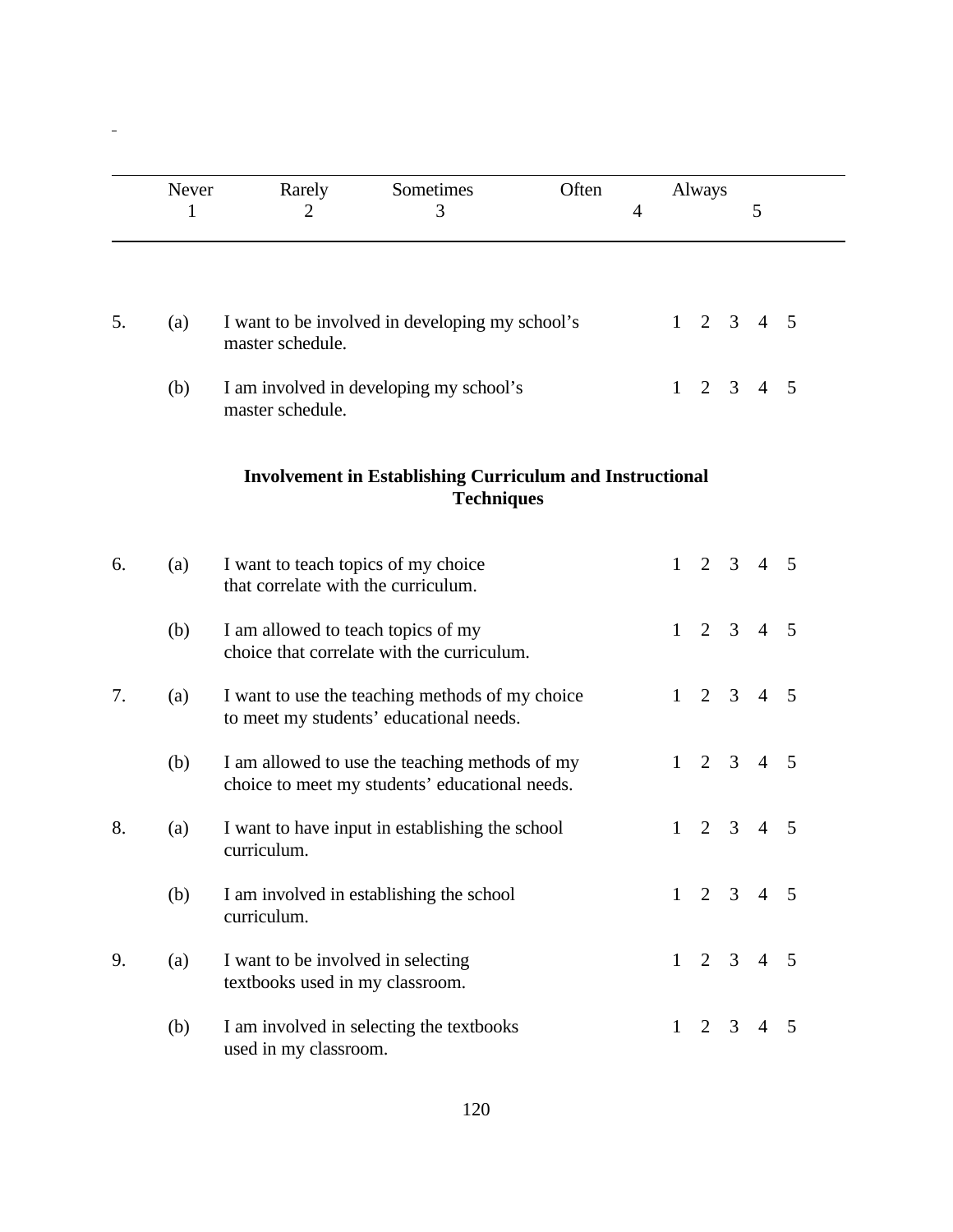| Never      | Rarely<br>$\overline{2}$                                                                               | Sometimes<br>3                                              |              | Often |              | $\overline{4}$      |   | Always         | 5          |
|------------|--------------------------------------------------------------------------------------------------------|-------------------------------------------------------------|--------------|-------|--------------|---------------------|---|----------------|------------|
| 1          |                                                                                                        |                                                             |              |       |              |                     |   |                |            |
| 10.<br>(a) | I want to design my own evaluation tools<br>to report my student's progress.                           |                                                             |              |       | 1            | 2                   | 3 | $\overline{4}$ | 5          |
| (b)        | I am allowed to design my own evaluation<br>tool to report my student's progress.                      |                                                             |              |       | $\mathbf{1}$ | 2                   | 3 | $\overline{4}$ | 5          |
|            |                                                                                                        | <b>Teacher Development, Evaluation, and Work Allocation</b> |              |       |              |                     |   |                |            |
| 11.<br>(a) | I want to be involved in deciding the<br>school in which I teach.                                      |                                                             |              |       | $\mathbf{1}$ | $\overline{2}$      | 3 | $4\quad 5$     |            |
| (b)        |                                                                                                        | I am involved in deciding the school in which I teach.      |              |       | $\mathbf{1}$ | 2                   | 3 | $\overline{4}$ | 5          |
| 12.<br>(a) | to my class.                                                                                           | I want to be involved in selecting students assigned        |              |       | $\mathbf{1}$ | 2                   | 3 | $\overline{4}$ | 5          |
| (b)        | to my class.                                                                                           | I am involved in selecting the students assigned            |              |       | $\mathbf{1}$ | 2                   | 3 | $\overline{4}$ | 5          |
| 13.<br>(a) | I want to decide the staff development<br>I receive.                                                   |                                                             |              |       | $\mathbf{1}$ | $\overline{2}$      | 3 | $\overline{4}$ | 5          |
| (b)        | I am allowed to select the staff development<br>I receive.                                             |                                                             |              |       | $\mathbf{1}$ | 2                   | 3 | $\overline{4}$ | 5          |
| 14.<br>(a) | I want to be involved in selecting the<br>evaluation instrument used to measure<br>my job performance. |                                                             | $\mathbf{1}$ | 2     | 3            | $\overline{4}$      | 5 |                |            |
| (b)        | I am involved in selecting the evaluation<br>instrument used to measure my job<br>performance.         |                                                             |              |       |              | $1 \quad 2 \quad 3$ |   | $4\quad 5$     |            |
| 15.<br>(a) |                                                                                                        | I want to select the subject (s) or grade level (s)         |              |       | $\mathbf{1}$ | 2                   | 3 |                | $4\quad 5$ |

 $\overline{\phantom{a}}$ 

121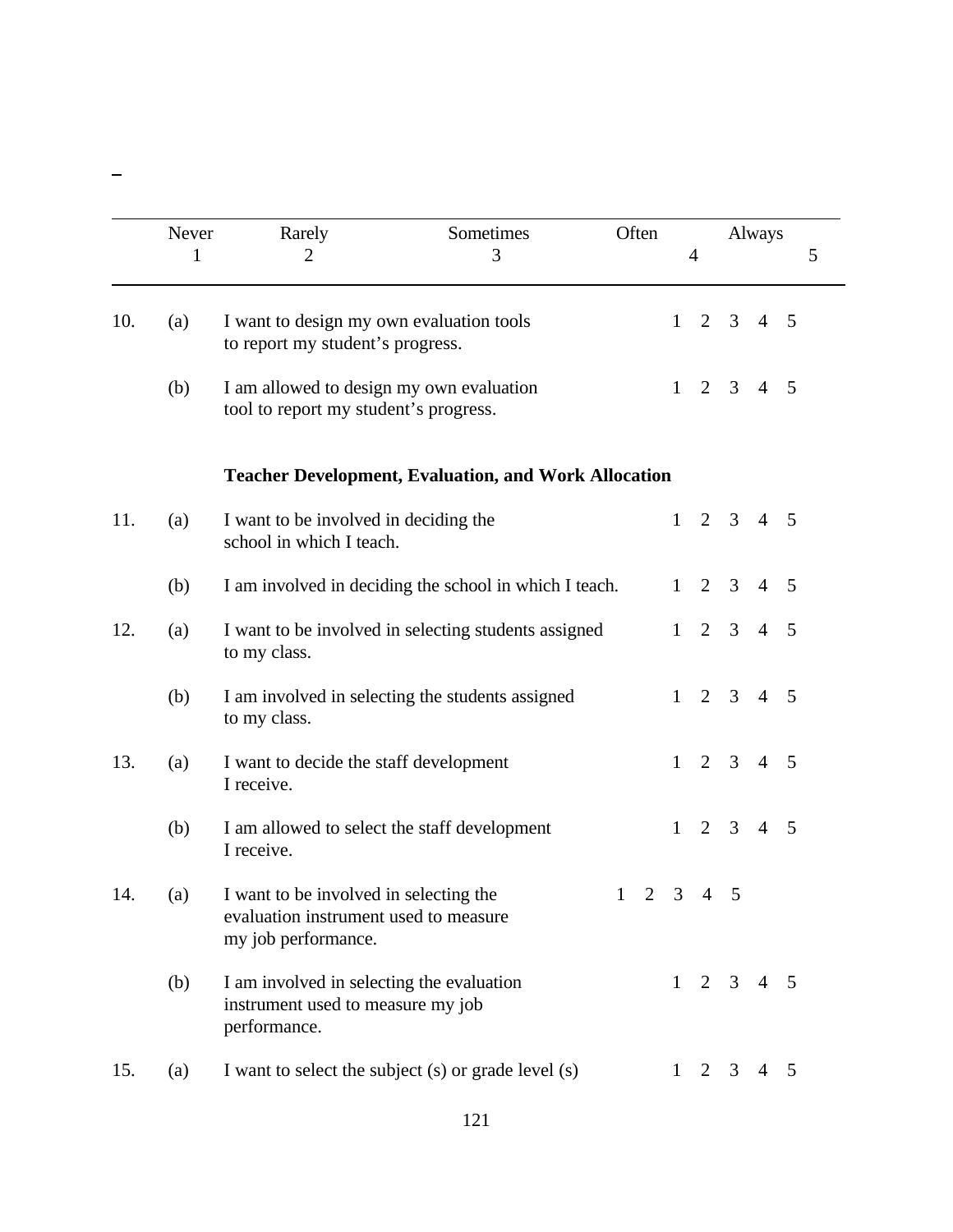that I teach.

 $\omega$ 

(b) I am allowed to select the subject (s)  $1 \t 2 \t 3 \t 4 \t 5$ or grade level (s) that I teach.

| Never | Rarely | Sometimes | Often | Always |  |
|-------|--------|-----------|-------|--------|--|
|       |        |           |       |        |  |
|       |        |           |       |        |  |

## **Involvement in Establishing Student Teacher Relationships**

| 16. | (a) | I want to be involved in establishing<br>grading policies for my school.                                           |   |                | $\mathbf{1}$ | $\overline{2}$ | $\overline{3}$ | $\overline{4}$ | $\mathfrak{S}$ |
|-----|-----|--------------------------------------------------------------------------------------------------------------------|---|----------------|--------------|----------------|----------------|----------------|----------------|
|     | (b) | I am involved in establishing grading<br>policies for my school.                                                   | 1 | $\overline{2}$ | 3            | $\overline{4}$ | $\overline{5}$ |                |                |
| 17. | (a) | I want to be involved in establishing students<br>discipline codes.                                                |   |                | $\mathbf{1}$ | $\overline{2}$ | 3              | $\overline{4}$ | 5              |
|     | (b) | I am involved in establishing students<br>discipline codes.                                                        |   |                | $\mathbf{1}$ | $\overline{2}$ | $\overline{3}$ | $\overline{4}$ | 5              |
| 18. | (a) | I want to be informed of any specific problems<br>of students assigned to my class.                                |   |                | $\mathbf{1}$ | $\overline{2}$ | 3              | $\overline{4}$ | -5             |
|     | (b) | I am informed of any specific problems<br>of students assigned to my class.                                        |   |                | $\mathbf{1}$ | 2              | $\overline{3}$ | $\overline{4}$ | .5             |
| 19. | (a) | I want to be involved in the selection of<br>my students who need to receive special<br>instruction or assistance. |   |                | $\mathbf{1}$ | $\overline{2}$ | 3              | $\overline{4}$ | 5              |
|     | (b) | I am involved in selecting my students who<br>will need to receive special training or<br>assistance.              |   |                | $\mathbf{1}$ | $\overline{2}$ | 3              | $\overline{4}$ | $\overline{5}$ |
| 20. | (a) | I want to be allowed to temporarily remove<br>problem students from my classroom.                                  |   |                | $\mathbf{1}$ | $\overline{2}$ | 3              | $\overline{4}$ | 5              |
|     | (b) | I am allowed to temporarily remove<br>problem students from my class.                                              |   |                | $\mathbf{1}$ | 2              | 3              | $\overline{4}$ | 5              |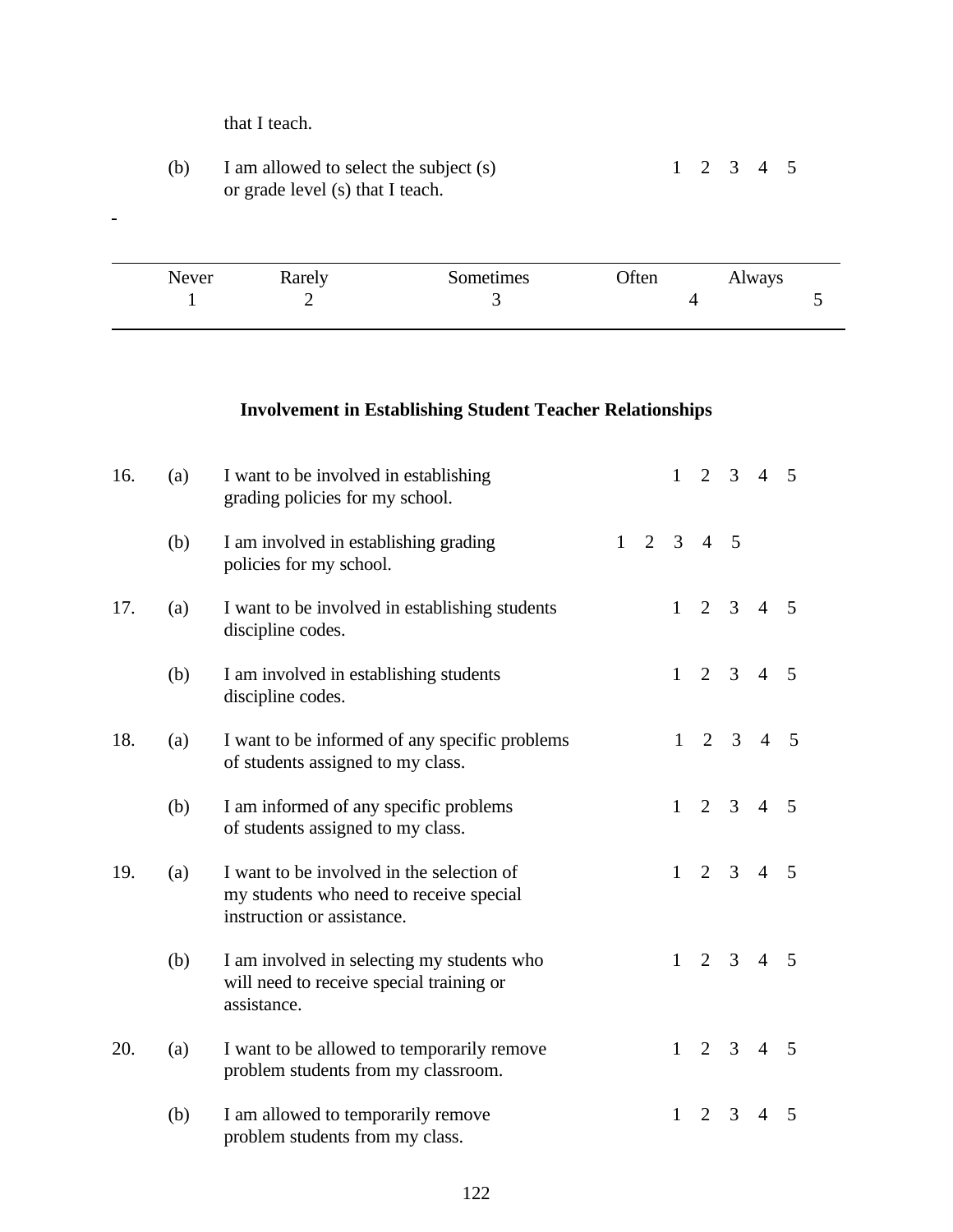## **Demographic Data**

| 1. Age At Last Birthday ______                                                                                                                                                                                                                                                                                          |            |                |
|-------------------------------------------------------------------------------------------------------------------------------------------------------------------------------------------------------------------------------------------------------------------------------------------------------------------------|------------|----------------|
| 2. Race                                                                                                                                                                                                                                                                                                                 |            |                |
| African American <b>Material American Indian</b> Asian Asian<br>Hispanic_________ White_________ Other, please specify___________________________                                                                                                                                                                       |            |                |
| 3. Sex                                                                                                                                                                                                                                                                                                                  |            |                |
|                                                                                                                                                                                                                                                                                                                         |            |                |
| 4. Years of Classroom Teaching Experience (including present year)                                                                                                                                                                                                                                                      |            |                |
| 5. Highest Degree Earned                                                                                                                                                                                                                                                                                                |            |                |
| Masters <b>Masters</b> Certificate of Graduate Studies<br><b>Bachelors</b><br>Doctorate <u>containing</u> Other, please specify <u>containing the set of the set of the set of the set of the set of the set of the set of the set of the set of the set of the set of the set of the set of the set of the set of </u> |            |                |
|                                                                                                                                                                                                                                                                                                                         |            |                |
| 7. Is Your School Participating in a Site-Based Management Program? Yes _____ No_____                                                                                                                                                                                                                                   |            |                |
| 8. Please circle "Yes" or "No" to reflect your involvement in the following roles at your<br>school:                                                                                                                                                                                                                    |            |                |
| I am a member of my school's site-based management team?                                                                                                                                                                                                                                                                | <b>Yes</b> | N <sub>0</sub> |
| I am a grade level or department chairperson?                                                                                                                                                                                                                                                                           | Yes        | N <sub>0</sub> |
| I am a member of my school's testing committee?                                                                                                                                                                                                                                                                         | Yes        | N <sub>0</sub> |
| I am a member of my school's curriculum development team?                                                                                                                                                                                                                                                               | Yes        | N <sub>0</sub> |
| I am a member of my school's textbook adoption committee?                                                                                                                                                                                                                                                               | Yes        | N <sub>0</sub> |
| I am a member of my school's child study team?                                                                                                                                                                                                                                                                          | Yes        | N <sub>0</sub> |